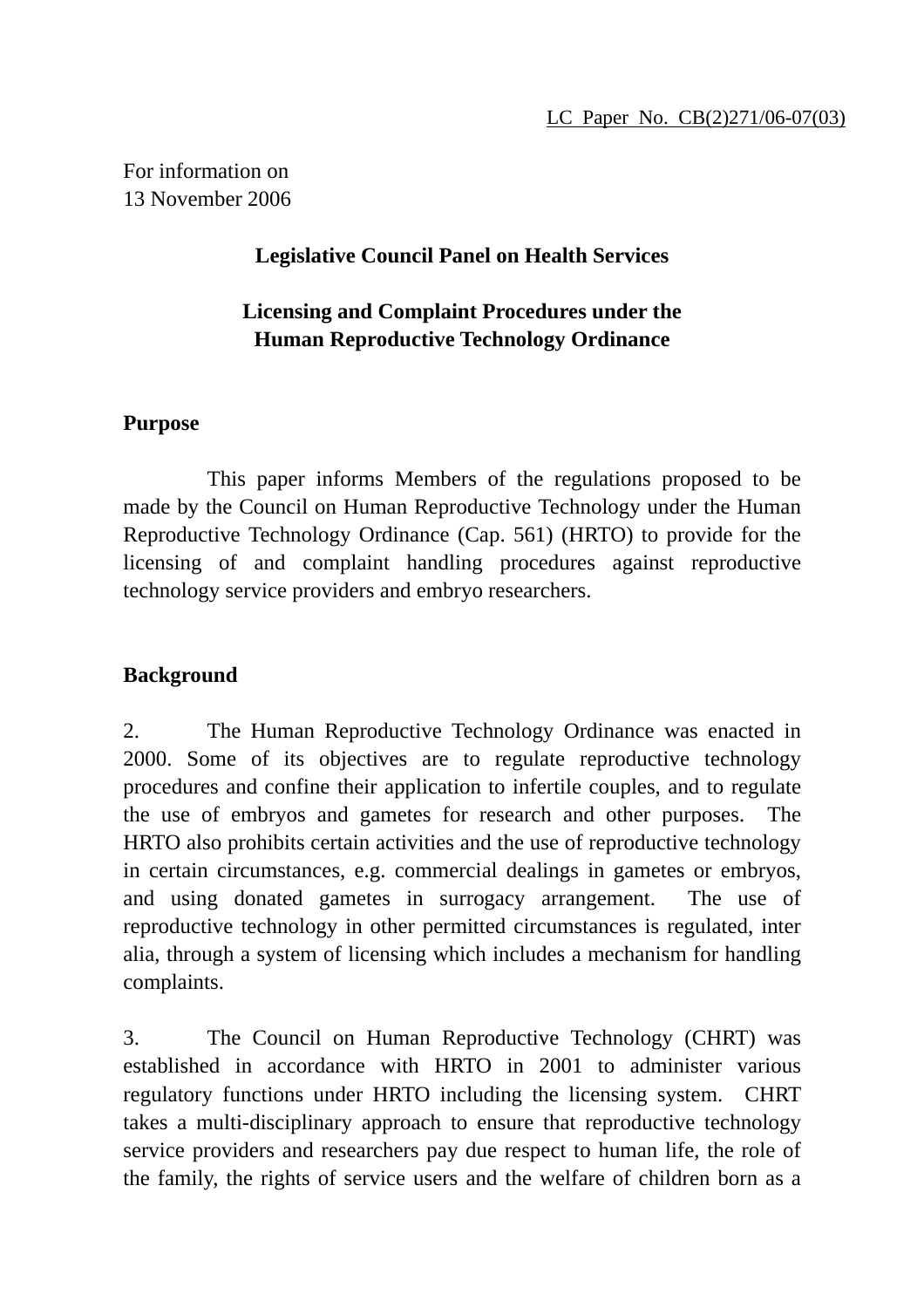result of the use of the technology.

4. Currently, there are around 50 treatment centres and research centres engaging in reproductive technology activities.<sup>1</sup> In 2002, after consulting with the relevant professions, CHRT introduced the first draft of a Code of Practice on Reproductive Technology & Embryo Research ("CoP") to provide guidance for practitioners and researchers in the field, and has regularly updated the draft CoP. The last updating exercise was done in July 2006. Failure to comply with the CoP does not in itself result in liabilities to any proceedings, but will be considered when CHRT grants, renews, varies, suspends or revokes licences. In addition, the practitioners and researchers are also subject to the codes of practice and professional ethics of their respective disciplines.

5. The provisions in HRTO on prohibitions, licensing and enforcement, have not yet been put into operation, and the CoP has yet to be gazetted pending making of regulations to stipulate the detailed procedures for licensing applications and lodging complaints against malpractices of licence applicants, persons responsible under a licence or licensees. CHRT is empowered under HRTO to make such regulations.<sup>2</sup> After drawing reference from international practices and consultation with reproductive technology practitioners, social workers, legal practitioners, the academia and ethical groups, CHRT proposes to enact subsidiary legislation to put in place licensing and complaint procedures as detailed in paragraphs 6 to 10 below.

#### **Licensing Procedures**

6. Taking into consideration the types of activities involved, CHRT proposed to issue four types of licences for different categories of activities namely: (i) treatment licence, (ii) artificial insemination by husband (AIH) licence, (iii) storage licence, and (iv) research licence. Centres which administer reproductive technology procedures or conduct embryo researches are required to apply for (an) appropriate type(s) of licences in respect of premises conducting such activities. Under each type of licence, a licensee should appoint a "person responsible" for the activities under the licence and has the duty to secure proper discharge of obligations by the person

 $\overline{a}$ <sup>1</sup> Statistics according to a survey conducted in 2004 by the Council on Human Reproductive Technology.<br><sup>2</sup> Section 45(2) of HPTO

 $2$  Section 45(2) of HRTO.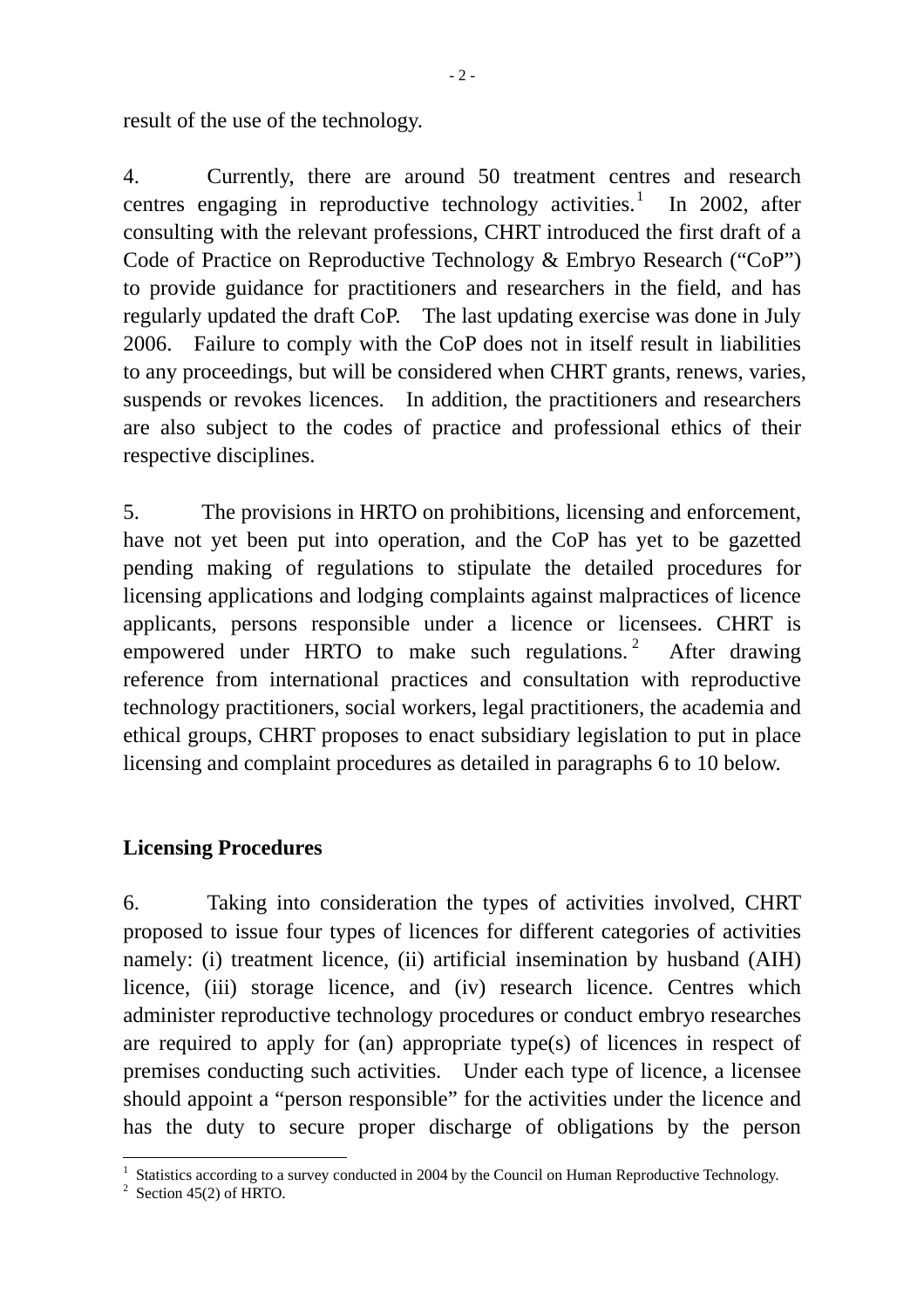responsible. The person responsible in turn should ensure that the professional staff at the reproductive technology centres are well-qualified by training and experience and suitable to take part in the relevant procedures, adopt proper practices and use proper equipment, and make proper arrangements for the storage and disposal of gametes or embryos.

7. In accordance with  $HRTO<sup>3</sup>$ , CHRT, before granting a licence must be satisfied that, inter alia, the person responsible has the prescribed qualifications and experience, the premise under application is suitable for the activities concerned, and that the licensee and person responsible will discharge their obligations under HRTO and the licence. The grant of licences is subject to certain conditions, such as keeping and managing proper registers<sup>4</sup> and records, performing reproductive technology procedures only at prescribed classes of premises<sup>5</sup>, and compliance with the CoP published by CHRT. In addition, CHRT must be satisfied that the person responsible has sufficient insight into the scientific, medical, legal and other aspects of the work of the treatment, AIH, storage or research centre in question to enable them to supervise the activities of the licensed premises properly.

8. For the purpose of licensing, an Inspection Committee formed under CHRT comprising CHRT members and professionals in different medical and social fields will carry out inspection to ascertain whether the conditions of the premises under an application are suitable for performing the relevant reproductive technology procedures or embryo researches, and make recommendations to CHRT on the licensing application. Taking into consideration the recommendations of the Inspection Committee and other factors such as the qualifications and experience of the person responsible, CHRT will decide whether to grant a licence, subject to the applicable conditions.

#### **Complaint Handling Mechanism**

 $\overline{a}$ 

 $3$  Section 23(2) of HRTO.

<sup>&</sup>lt;sup>4</sup> The licensees are required to keep separate registers of information on (i) donors of gametes or embryos; (ii) women undergoing treatment procedures and their husbands; and (iii) children born as a result of treatment procedure carried out at the licensed centre. Secrecy of and access to such information is protected under the HRTO.

Under the proposed regulations, the activities to which the Ordinance is applicable can *only* be carried out in registered medical clinics, registered private hospitals, public hospitals, private consulting rooms used exclusively by registered medical practitioners or medical or research laboratories.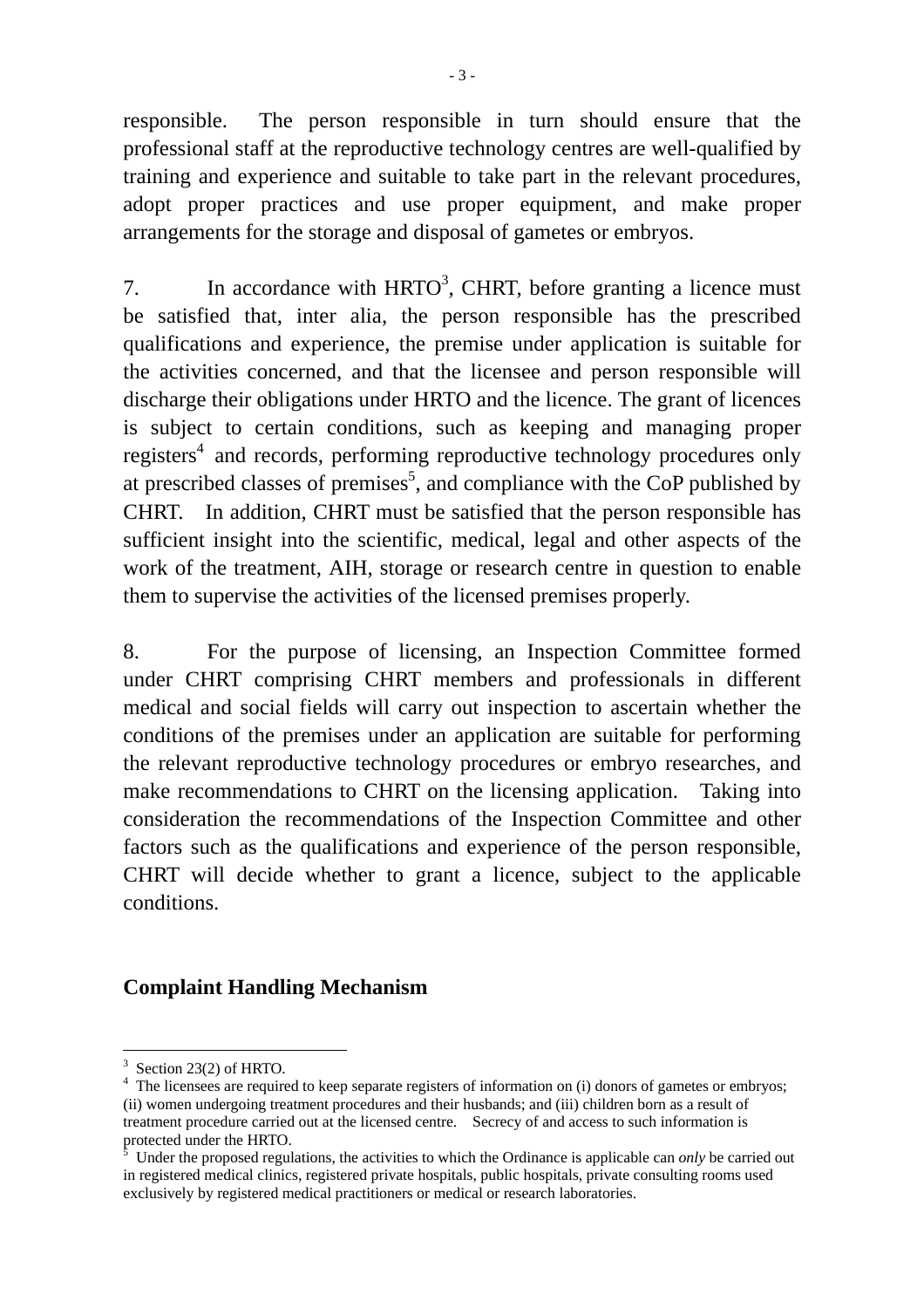9. Under HRTO, any person may file a complaint against an applicant for a licence, a person responsible under a licence, or a licensee. CHRT may, after receipt and investigation of a complaint, revoke or vary a licence if it is satisfied that any condition of a licence is not being satisfied, e.g. the premises under licence are no longer suitable for the relevant activities, or the person responsible has failed to discharge his duties. In exceptional situations where there are reasonable grounds to suspect a serious breach, CHRT may also temporarily suspend a licence by notice for a period not exceeding 3 months pending an investigation.

10. Under the proposed complaint handling procedures, any complaint against a licence applicant will be taken into consideration in the course of determination of the relevant licence application. For complaints against a licensee and/or a person responsible under a licence which has already been granted, an Investigation Committee established under CHRT, comprising CHRT members and professionals in legal, medical and social fields, may carry out investigation into the matter and convene an inquiry to hear representations from the licensee/person responsible. On the basis of the findings and recommendations of the Investigation Committee, CHRT will decide whether the complaint against alleged breach of licence conditions is valid and material and whether the licence in question should be varied or revoked as a result.

# **Channel for Appeal**

11. Under HRTO<sup>6</sup>, any person aggrieved by the Council's decision in respect of a licence application, suspension, variation or revocation, or a complaint may appeal to the Administrative Appeals Board (AAB). If the Council's decision is reversed by AAB, the Council will be required to take all necessary actions to give effect of such reversal.

## **Consultation**

12. In July 2006, the Council launched a consultation exercise with the relevant professions, existing reproductive technology service providers and

 $\overline{a}$ 6 Section 41 of the Ordinance